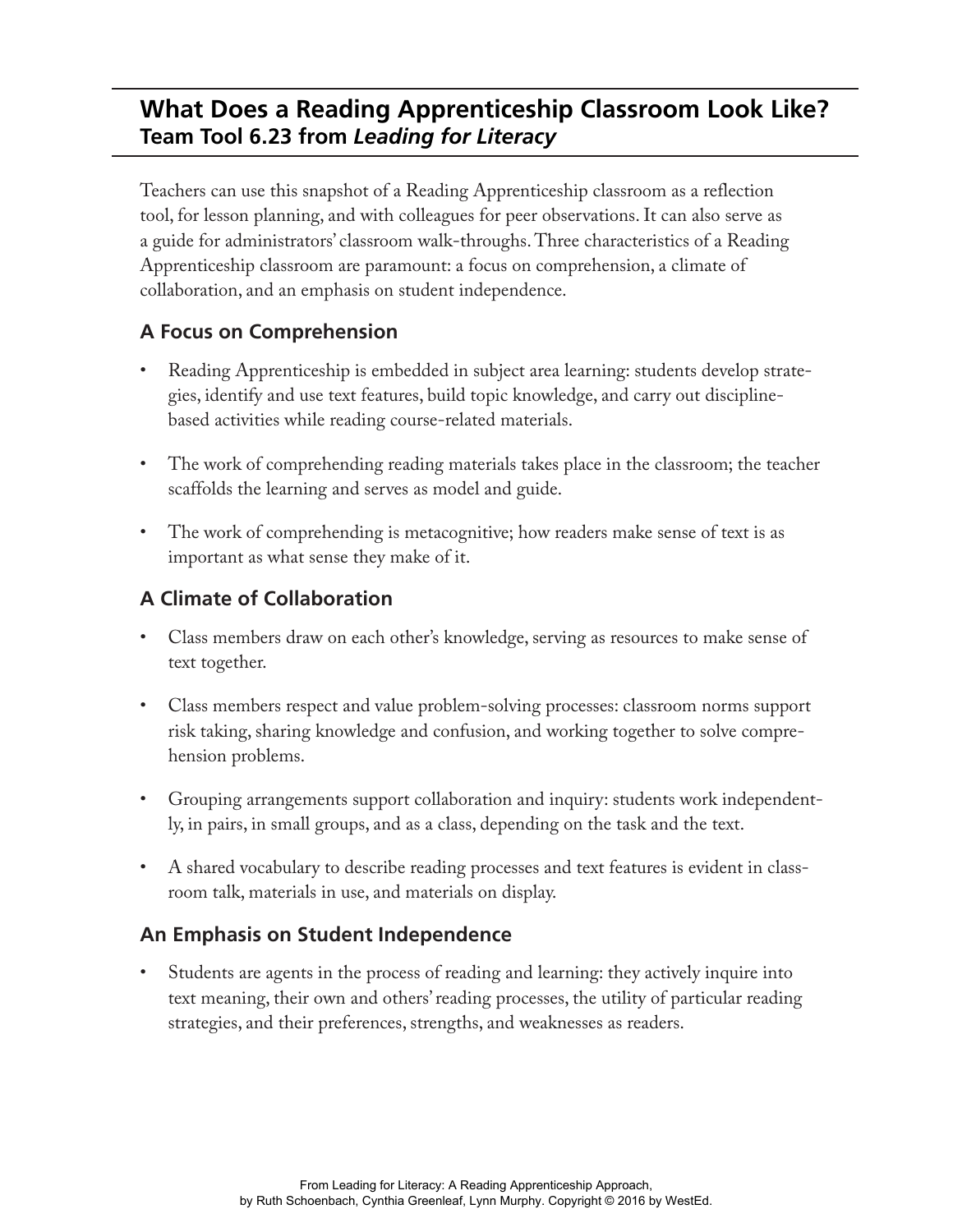- Students are expected and supported to read extensively: course- related materials are available on various levels, and accountability systems are in place to ensure that students read large quantities of connected text.
- Over time, students are expected and able to do more reading, make more sophisticated interpretations, and accomplish more work with texts with less support from the teacher during class time.

### **Other Things to Notice**

Reading Apprenticeship classrooms can also be recognized by a number of other classroom characteristics, including how materials and student groupings are used, the types of learning activities students undertake, and the roles of the teacher, students, and classroom talk in the learning environment.

### **Materials**

- What materials are present? How are they being used?
- What kind of work is displayed in the classroom? On the walls? On the board?
- What do these displays indicate about how reading is approached and the role it plays in the class?

### Groupings

- How is the classroom arranged?
- What kinds of groupings are students in as they carry out classroom tasks?
- What do these arrangements offer students as learning environments?

#### Tasks and Activities

- What activities are the teacher and students engaged in?
- What activities seem to be routine in this classroom?
- Who is doing the work of reading and comprehending?

### Teaching and Learning Roles

• What roles do the teacher and students play in classroom activities?